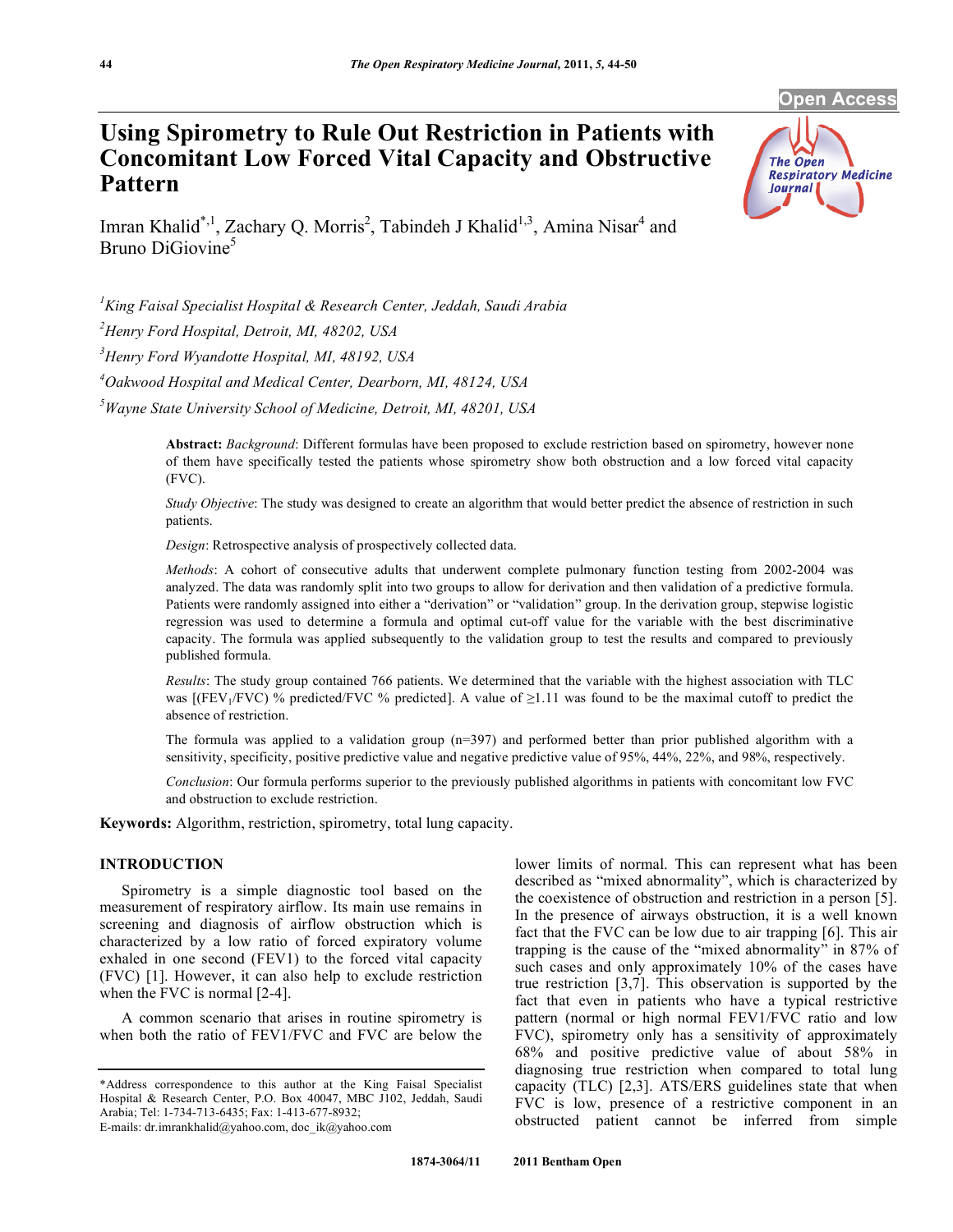measurement of FEV1 and FVC [4]. In those patients, measurement of TLC is necessary to exclude restriction [2,4]. Diagnosis of restriction is made by a reduction of TLC below the 95 percent confidence interval of normal of the predicted value for an individual [4].

 Lung volumes can be measured by helium-dilution method, nitrogen wash out method or plethysmography/body box method [5]. These are usually available in licensed pulmonary function labs and primarily ordered to diagnose restrictive pulmonary impairment [6]. Average cost of measuring lung volumes in United States is about \$288 [3]. The performance of lung volumes in all patients with obstruction and a low FVC obviously consumes resources and time. Thus, it would be useful to be able to limit lung volume testing by excluding patients at low risk for concomitant restriction.

 Glady *et al.* previously developed an algorithm that suggested the need for TLC measurement if the forced vital capacity (FVC) was <85% of predicted and the ratio of FEV1/FVC was >55% [2]. Their algorithm had a high sensitivity to predict restriction and a high negative predictive value to exclude restriction. However, their study population included all comers for spirometry and did not specifically test the patient population with a low FVC in the presence of a reduced FEV1/FVC ratio. Another algorithm was proposed by Swanney *et al.*, but they also did not specifically test this subgroup of patients [8].

 The goal of our study was to formulate a tool to exclude restriction specifically in patients who show both obstruction and a low FVC on spirometry (for whom TLC measurement is recommended by ATS/ERS 2005 guidelines) and compare the validity of the tool with the one proposed by Glady *et al*.

## **METHODS**

## **Study Population**

 This study was reviewed and approved by the hospital's Institutional Review Board. We queried our database for all patients who underwent complete pulmonary function test evaluation at the Pulmonary Laboratory at a tertiary care teaching hospital between January 1, 2002 and December 31, 2004. A complete pulmonary function test evaluation included spirometry and a total lung volume measurement performed on the same day, as ordered by the referring physician. Studies were collected for further analysis if they showed obstruction and a low FVC. Obstruction was defined by a FEV1/FVC ratio less than the lower limit of normal (LLN) of the predicted value for this ratio using the third National Health and Nutrition Examination Survey (NHANES III) criteria [9]. The LLN was defined as the lower 95% confidence limit of normal i.e., 1.645 times the standard deviation below the mean predicted reference value [9]. A low FVC was defined as a FVC that met one of two criteria; either less than the lower 95% confidence limit of normal (1.645 x SD below the mean) or  $\leq$ 75% of predicted (to account for shorter, aged individuals whose lower confidence limit would be artificially markedly reduced). The TLC lower limits of normal were defined as with the FVC. The lower 95% confidence limit from the mean was used (adjusting for racial differences based on ATS/ERS guidelines 2005 guidelines), again using an absolute lower

limit of normal of 75% of predicted to account for the excessively large errors caused in aged elderly patients [10]. We excluded patients younger than 18 years old, and those who did not complete the tests. We only included the first study if the same patient had two or more tests during the study period. For those studies where a bronchodilator was used, we only considered the pre-bronchodilator variables for analysis purposes.

## **Methodology**

 Pulmonary function tests were performed according to the ATS/ERS publications for spirometry, plethysmography, and nitrogen washout [11-13]. The data was obtained using Viasys Legacy and Spectra pulmonary function systems. Lung function testing equipment was calibrated daily using a 3 liter syringe. TLC was measured by both body plethysmography and nitrogen washout, taking the higher of the 2 values using the Residual Volume  $(RV)$  + Vital Capacity (VC) method. The pressure transducer for plethysmography was calibrated daily with a 50 ml pump operating at approximately 2 Hz to ascertain the accuracy of the pressure deflections, and nitrogen washout was calibrated using two gas concentrations of 100% oxygen and a mixture of 16% O2, 4% CO2 and 80% N2. Biologic controls were also performed monthly.

## **Variables**

 We collected the following data for analysis: sex, age, race, forced expiratory volume in the first second  $(FEV_1)$ , forced expiratory volume in the first six seconds ( $FEV<sub>6</sub>$ ), forced expiratory flow between 25-75% (FEF 25-75), FVC, Slow Vital Capacity (SVC), and TLC. We also recorded the predicted values for all these variables and when pertinent, the observed value divided by the predicted value which was then multiplied by 100 to obtain the percent predicted (% pred).

## **Study Groups**

 All the studies which satisfied our criteria were randomly divided into two groups of approximately equal size. One group was used to derive a formula to predict the absence of restriction. This group was labeled as "derivation group". The remaining patients were then used to test the predictive formula and were labeled "validation group".

## **Statistical Analysis**

 We studied only those patients with concomitant obstruction and a low FVC. These patients were divided into two groups depending whether or not restriction was present, as evidenced by a low TLC. The student-t test was used to compare all continuous variables for differences between patients with and without restriction. The chi-square test was used to compare nominal variables.

 Using only the derivation group, a stepwise logistic regression analysis was used to find those factors that were independently associated with restriction. The variables that were investigated included all the ones mentioned above as well as combined variables felt to be potentially revealing by the authors. The four combined variables that were investigated included:  $(FEV_1/FVC)/FVC$  % pred,  $(FEV_1/FVC)$  % pred/FVC % pred,  $(FEV_1/FEV_6)/FVC$  % pred, and  $(FEV_1/$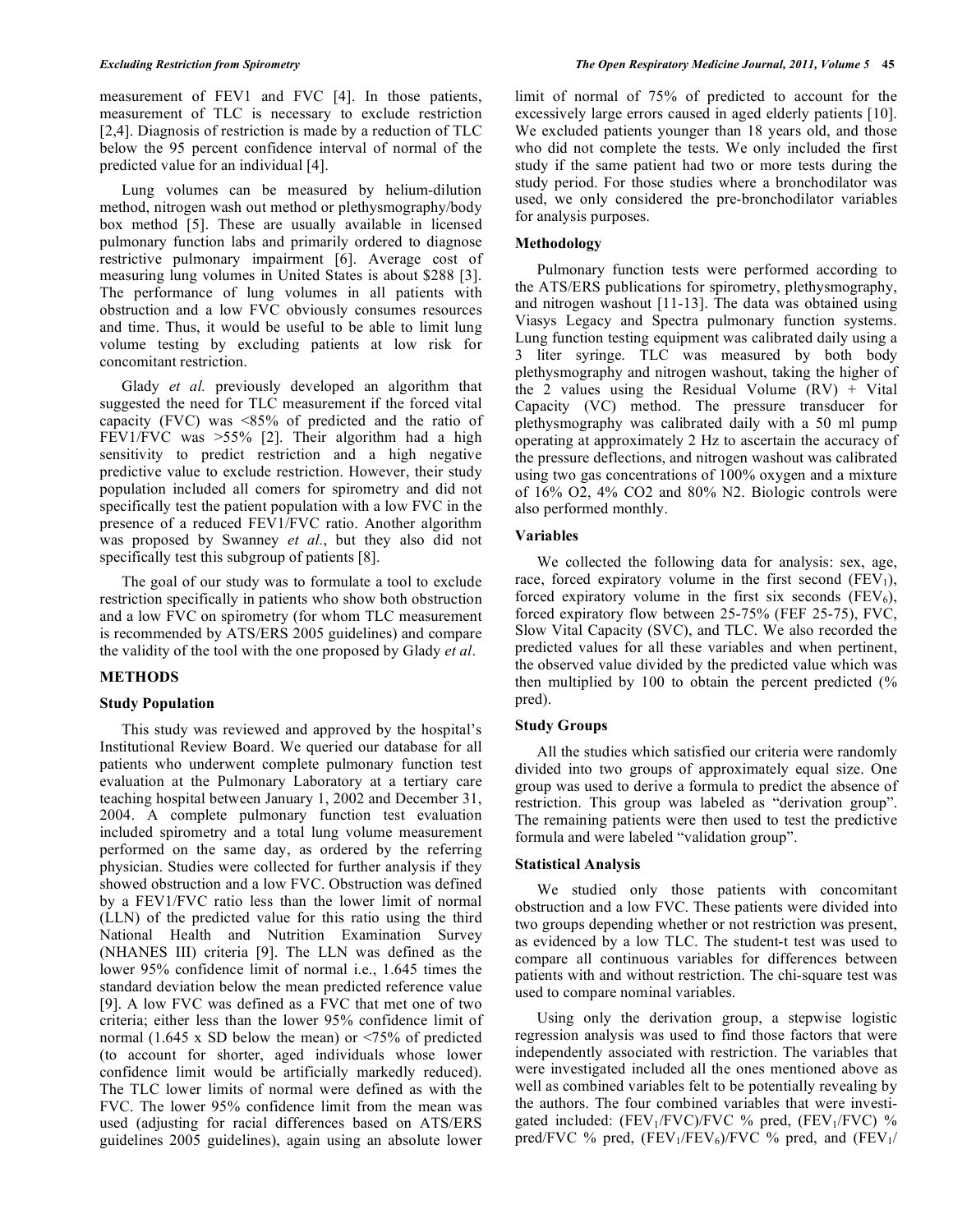**Table 1. Calculations According to Different Investigated Formulas on a Sample Spirometry** 

| Spirometry       | <b>Variables</b> | <b>Measured</b><br>Value | Reference<br>Value | % (Percent)<br>Reference |
|------------------|------------------|--------------------------|--------------------|--------------------------|
| <b>FVC</b>       | Liters           | 2.83                     | 4.07               | 70                       |
| FEV1             | Liters           | 1.68                     | 3.05               | 55                       |
| FEV1/FVC         | $\frac{0}{0}$    | 59.3                     | 75.7               | 78                       |
| FEV3             | Liters           | 2.24                     | 3.64               | 61                       |
| FEV3/FVC         | $\frac{0}{0}$    | 79                       | 88.4               | 89                       |
| FEV <sub>6</sub> | Liters           | 2.55                     | 3.88               | 66                       |
| FEV1/FEV6        | $\frac{0}{0}$    | 66                       | 79.2               | 83                       |
| FEF25-75%        | Liters/Second    | 0.55                     | 2.51               | 22                       |
| PEF              | Liters/Second    | 4.38                     | 8.36               | 52                       |
| FET100%          | Second           | 4.38                     | 8.36               | 52                       |

| <b>Calculation of Investigated Variables:</b> |                      |                      |  |
|-----------------------------------------------|----------------------|----------------------|--|
| (FEV1/FVC)/FVC %predicted                     | $= 0.57/0.72 = 0.79$ | $= 0.59/0.70 = 0.84$ |  |
| (FEV1/FVC) %predicted/FVC %predcited          | $= 0.76/0.72 = 1.06$ | $= 0.78/0.70 = 1.11$ |  |
| (FEV1/FEV6)/FVC %predicted                    | $= 0.66/0.72 = 0.92$ | $= 0.66/0.70 = 0.94$ |  |
| (FEV1/FEV6) % predcited/FVC % predcited       | $= 0.83/0.72 = 1.15$ | $= 0.83/0.70 = 1.18$ |  |

**Abbreviations:** FVC (Forced Vital Capacity); FEV1 (Forced Expiratory Volume in 1 Second); FEV3 (Forced Expiratory Volume in 3 Seconds); FEV6 (Forced Expiratory Volume in 6 Seconds); FEF25-75% (Forced mid-expiratory flow rate); PEF (PeakExpiratory Flow); FET100% (Forced Expiratory Time).

 $FEV_6$ ) % pred/FVC % pred. Sample calculation based on an actual spirometric analysis is shown in Table **1**.

 Logistic regression was used to discover the variable with the strongest association to TLC. This was done by doing stepwise logistic regression to find the variable with the best predictive power. Multiple cut points of the predictor variable were then evaluated in a series of two-by-two tables to determine the optimal value to maximize sensitivity while maintaining a reasonable specificity. A final two-by-two table was then created based on our formula to calculate the sensitivity, specificity, positive predictive value (PPV), and negative predicted value (NPV) in the derivation group.

 We then used a validation group as an independent cohort to test the validity of our model. We constructed another two-by-two table to calculate the sensitivity, specificity, PPV, and NPV in the validation cohort using the same predictive equation. The utility of this validated model was further assessed by comparing our results to Glady's published models for predictive equations [2]. We used an alpha level of 0.05 for all the analysis and all the analysis was performed using SAS®, Inc. software (Cary, North Carolina, USA).

## **RESULTS**

 A total of 2812 patients had complete pulmonary function tests (spirometry, lung volumes and DLCO) in our laboratory during 2002. From those, 990 had a low vital capacity and an obstructive pattern on spirometry. A total of 154 (15.6%) patients in this group were found to have

restriction. The characteristics of those patients with and without restriction are shown in Table **2**.

 We then divided our study population into two groups by use of a random number generator. Thus, 473 studies were used to derive a predictive equation and labeled the "derivation group". Using logistic regression analysis in this group, we found many spirometric variables that were independently associated with restriction. These variables included: FVC, FEF<sub>25-75</sub>, FEV<sub>6</sub>, FEV<sub>1</sub>/FVC, FEV<sub>1</sub>/FEV<sub>6</sub>, FVC percent predicted,  $FEV_6$  percent predicted,  $FEF25-75$ percent predicted,  $FEV_1/FEV_6$  percent predicted and FEV<sub>1</sub>/FVC percent predicted. All of the four combined variables described in the methods were independently associated with the presence of restriction as well. However, the variable that was most strongly correlated and the only one that remained when using stepwise regression was a ratio of two ratios, represented as the ratio of  $FEV<sub>1</sub>/FVC$ percent predicted divided by the FVC percent predicted  $[(FEV<sub>1</sub>/FVC)$  % pred/FVC % pred]. This variable was then further evaluated for its discriminative abilities. We were able to determine the value of 1.11 as the maximal cut point for specificity. Thus, a value of [(FEV1/FVC) % pred/FVC % pred]  $\geq 1.11$  would determine absence of restriction. Applying this cut off to our "derivation" group results in the outcome, as shown in Table **3**. Using this data, we find that the sensitivity, specificity, PPV, NPV were 95%, 42%, 25%, and 98% respectively.

 We then validated our predictive equation in the remaining 517 patients. The discriminative formula was thus applied to this "validation group". When our formula was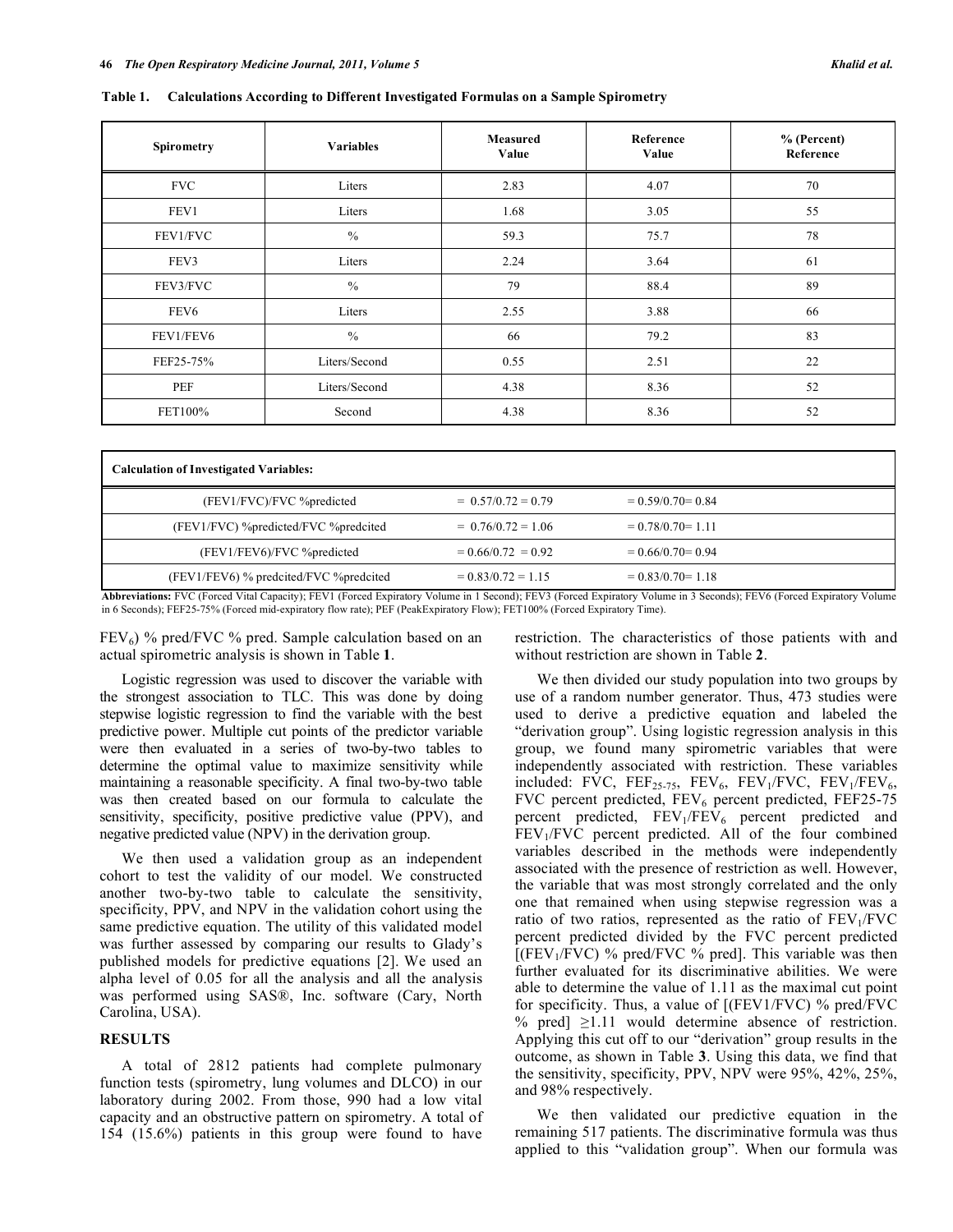#### **Table 2. Study Group Compared by the Presence or Absence of Restriction Based on TLC**

| <b>Characteristics</b>                                    | <b>Restriction</b><br>$N = 154$ | <b>No Restriction</b><br>$N = 836$ | Significance (P)           |
|-----------------------------------------------------------|---------------------------------|------------------------------------|----------------------------|
| Aget                                                      | $59.5 \pm 14.9$                 | $61.3 \pm 11.7$                    | 0.14                       |
| Male sex $(\% )$ <sup><math>\ddagger</math></sup>         | 75 (48.7)                       | 392(46.9)                          | 0.68                       |
| Race $(\% )$<br>African-American<br>Caucasian<br>Hispanic | 70(45.5)<br>83 (53.9)<br>1(0.7) | 262(31.3)<br>570 (68.2)<br>4(0.5)  | 0.003                      |
| FEV1                                                      | $1.23 \pm 0.41$                 | $1.26 \pm 0.49$                    | 0.45                       |
| <b>VC</b>                                                 | $1.89 \pm 0.58$                 | $2.26 \pm 0.65$                    | < 0.0001                   |
| FEV <sub>6</sub>                                          | $1.77 \pm 0.52$                 | $2.00 \pm 0.59$                    | < 0.0001                   |
| FEF 25-75                                                 | $0.74 \pm 0.46$                 | $0.61 \pm 0.44$                    | 0.0007                     |
| <b>TLC</b>                                                | $3.63 \pm 0.75$                 | $5.67 \pm 1.39$                    | $\leq 0.0001$ <sup>*</sup> |

†All continuous variables are reported as mean ± standard deviation

‡In all cases, the percentage shown represents the column percentage for that value.

Abbreviations: FEV1: Forced Expiratory Volume in 1 Second; VC: Vital capacity; FEV6: Forced Expiratory Volume in 6 Seconds; FEF 25-75: Forced Mid-Expiratory Flow rate; TLC: Total Lung Capacity.

|  |  | Table 3. Two-by-Two Table of our Derivation Group Based on our Formula |
|--|--|------------------------------------------------------------------------|
|  |  |                                                                        |

|                                        | <b>Restriction Present</b> | <b>Restriction Absent</b> | Total |
|----------------------------------------|----------------------------|---------------------------|-------|
| Formula suggests need to assess TLC    |                            | 230                       | 305   |
| Formula suggests no need to assess TLC |                            | 164                       | 168   |
| Total                                  | 79                         | 394                       | 473   |

TLC recommended if (FEV1/FVC % pred)/FVC % pred <1.11.

Abbreviations: TLC: Total Lung Capacity; FEV1: Forced Expiratory Volume in 1 Second; FVC: Forced Vital capacity.

applied to this group, we found that our formula significantly predicted the absence of restriction ( $p$ < 0.0001), with the results shown in Table **4**. In the validation group, the sensitivity, specificity, PPV, NPV were 95%, 44%, 22%, and 98%, respectively. Thus, both in our derivation and validation groups, our formula had a NPV of 98%.

 To assess whether our formula had added utility over what has previously been published, we compared our results with those that would be obtained by applying the algorithm published by Glady *et al*. Using that formula, we were able to construct a two-by-two table in the validation group as shown in Table **5**. The sensitivity, specificity, PPV and NPV of the Glady algorithm were found to be 89%, 44%, 21% and 96%, respectively. The sensitivity and NPV, important to exclude restriction, were lower in Glady's algorithm compared to our formula. However, these differences could be simply due to the selection of a cut-off. Thus, we wanted to assess how the variables used in these formulas performed throughout the range

of values in the entire data set. Thus, we constructed Receiver Operating Characteristics (ROC) Curves for our combined ratio  $[(FEV<sub>1</sub>/FVC)$  % pred/FVC % pred] (Fig. 1) and the ratio used by Glady *et al*. (Fig. **2**) The ROC curve using our variable was more accurate with an area under the curve of 0.811 as compared to 0.713 for the variable used by Glady *et al*.

#### **DISCUSSION**

 This study shows that spirometry can be useful to exclude those patients with a low risk for restriction despite the presence of a low VC when obstruction is present.

 The very high negative predictive value of spirometry shown in this study has a cost-saving implication, avoiding the need for further testing in a vast subset of patients. Based on our results 39% (200/517) of unnecessary total lung volume measurement could be avoided and we would still be able to diagnose 95% (71/75) of the patients with restriction.

**Table 4. Two-by-Two Table of the Validation Group Based on our Formula** 

|                                        | Restriction | <b>No Restriction</b> | Total |
|----------------------------------------|-------------|-----------------------|-------|
| Formula suggests need to assess TLC    |             | 246                   | 317   |
| Formula suggests no need to assess TLC |             | 196                   | 200   |
| Total                                  |             | 442                   | 51′   |

TLC recommended if (FEV1/FVC % pred)/FVC % pred <1.11.

Abbreviations: TLC: Total Lung Capacity; FEV1: Forced Expiratory Volume in 1 Second; FVC: Forced Vital capacity.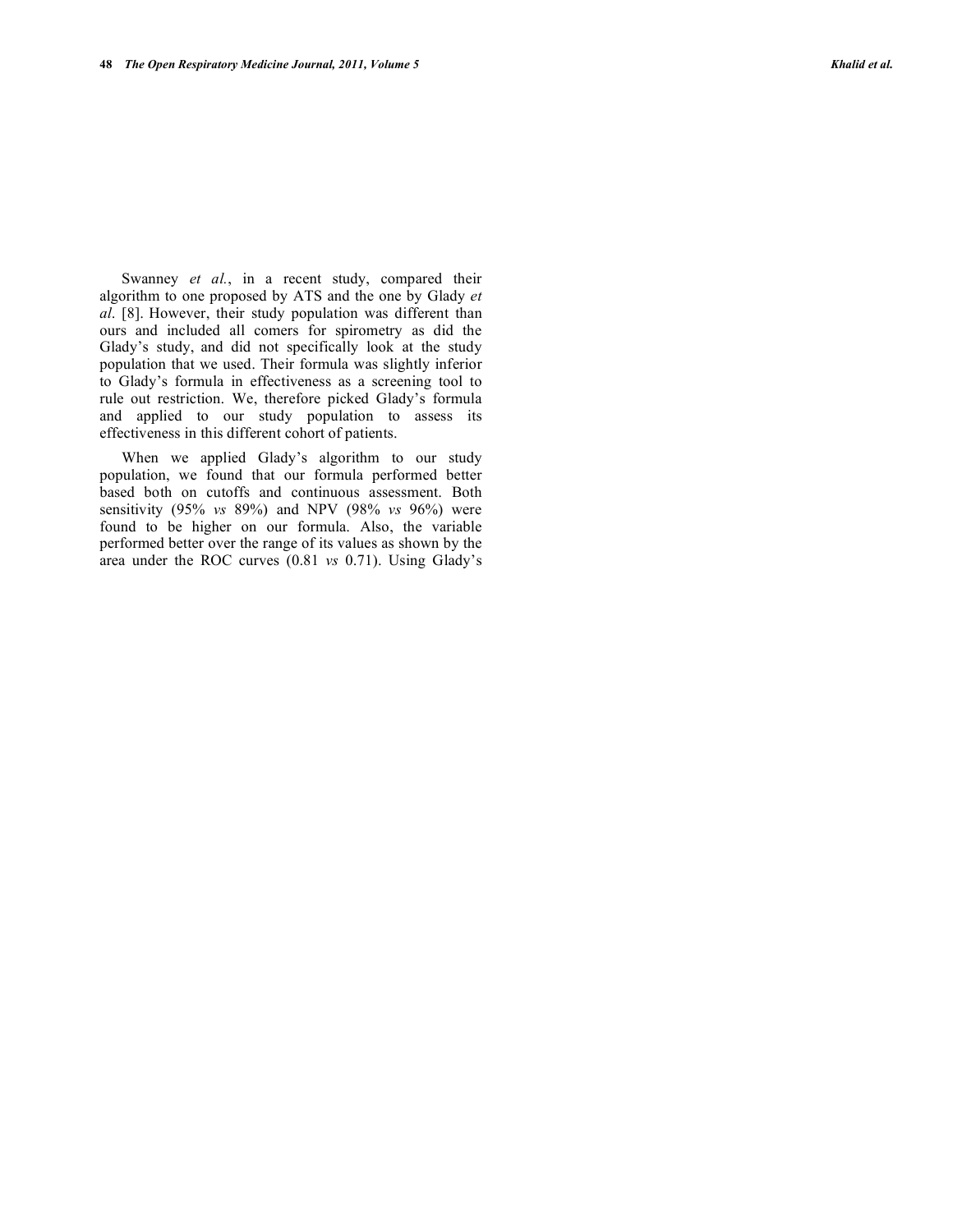

**Fig. (2).** Area under the curve based on Glady *et al*. formula (AUC = 0.71).

produced a 9% false negative rate [2]. With our formula, no such adjustment is warranted.

 A limitation to our study could be that the decision to undergo for spirometry or a complete PFT, including TLC measurement, was not controlled. It could have been made by the referring physician possibly due to a higher clinical suspicion of restriction. This could raise the suspicion for ascertainment bias in this case. Actually a recent study looked into this dilemma and compared patients referred for spirometry alone and those referred for both spirometry and lung volume measurement [8]. They found the same frequency of a restrictive spirometric pattern in both groups, suggesting no significant ascertainment bias by the clinical selection of the physician for the test.

## **CONCLUSION**

 Spirometry is a helpful tool that can be used to exclude the presence of restriction even in the presence of obstruction, limiting the expense of further testing while retaining sensitivity. The previously proposed tools to exclude restriction may not be that sensitive when utilized in patients with concomitant low FVC and obstruction. Our formula performs superior to the previously described algorithms.

### **CONFLICT OF INTEREST**

None.

## **ACKNOWLEDGEMENT**

 Study performed at Henry Ford Hospital, Detroit, Michigan, USA.

## **FUNDING/DISCLOSURE**

 The study was not funded by any source. There is no conflict of interest or disclosure by any of the authors related to the study. The material is original, is not currently under consideration nor has been accepted for publication or published elsewhere and that all authors have read the manuscript and approve its submission.

#### **REFERENCES**

- [1] Ryu JH, Scanlon PD. Obstructive lung diseases: COPD, Asthma, and many imitators. Mayo Clin Proc 2001; 76: 1144-53.
- [2] Glady CA, Aaron SD, Lunau M, Clinch J, Dales RE. A spirometrybased algorithm to direct lung function testing in the pulmonary function laboratory. Chest 2003; 123: 1939-46.
- [3] Venkateshiah SB, Ioachimescu OC, McCarthy K, Stoller JK. The utility of spirometry in diagnosing pulmonary restriction. Lung 2008; 186: 19-25.
- [4] Aaron SD, Dales RE, Cardinal P. How accurate is Spirometry at predicting restrictive pulmonary impairment? Chest 1999; 115: 869-73.
- [5] Pellegrino R, Viegi G, Brusasco V, *et al*. Interpretative strategies for lung function tests. Eur Respir J 2005; 26: 948-68.
- [6] Chhabra SK. Forced vital capacity, slow vital capacity, or inspiratory vital capacity: which is the best measure of vital capacity? J Asthma 1998; 35: 361-5.